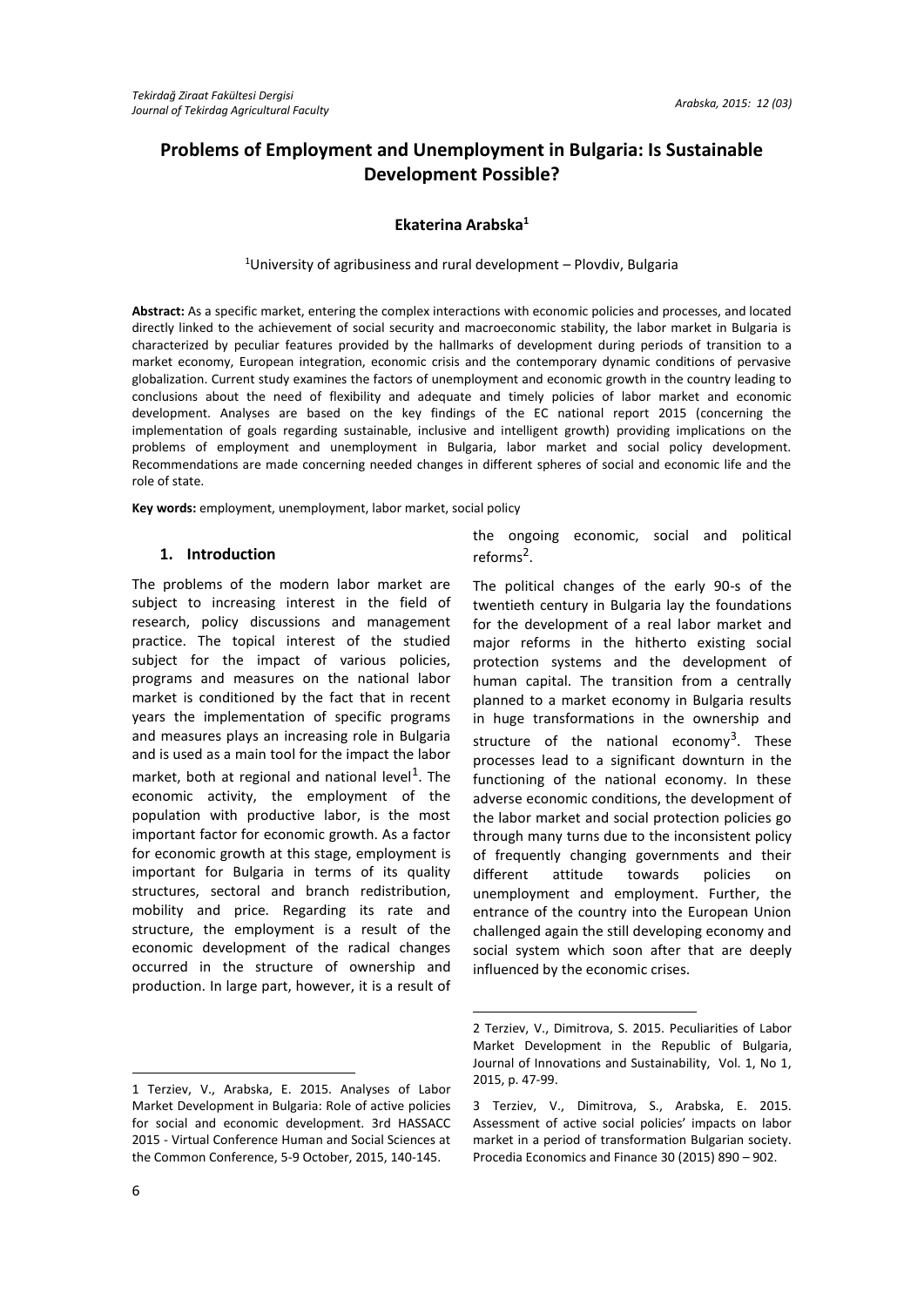*Balkan and Near Eastern Journal of Social Sciences Balkan ve Yakın Doğu Sosyal Bilimler Dergisi Arabska, 2016: 02 (01)*

The deindustrialization in Bulgaria has a number of specifics and as compared to Western economies, it was determined not so much by the natural course of the economic development, but rather by the initiated political changes and policy reforms for transition to a market economy<sup>4</sup>. So the process of deindustrialization had to solve both economic and political tasks: the economy had to become efficient and competitive, but together with that it had to change its ownership, scales and features. The reforms began with the change of ownership, the restriction of monopoly and environmental pollution, the eradication and limitation of inefficient industries, and it continued to the establishment of a functioning market economy, corresponding to the standards and the rules of the EU policy and the requirements of the globalizing economy. These two essential transitional periods - to a market economy and to integration into the EU - led to a radical restructuring of production and employment. Unlike in other countries in Central and Eastern Europe, going through similar transitions, in Bulgaria these processes had a high social cost and significant impact on the incomes of the population, its security and employment.

The decline in the economic activity of the population and even more in the employment in the 90s of the XX century, the high rate of longterm unemployment and the mass poverty led to the contraction of the domestic market, reducing the chances for production development and increasing employment. All this reduced the social security (even if only in terms of insurance funds) and retarded the society development, making the transition to a market economy long and happening at high social and economic costs. The restructuring of the workforce and the changes in the employment of the population in Bulgaria are radical, large-scale and diverse. The first group of changes in employment, creating a good basis and opportunities are<sup>5</sup>:

 $\triangleright$  change in the model of employment from administrative to market

**.** 

distribution of employees and their mobility; from full employment on social basis to unemployment and uncertainty in terms of paid work; from passive to active behavior and competition in the labor market.

- $\triangleright$  elimination of administrative restrictions on the movement of the workforce inside and outside the country; creation of conditions, albeit limited for now, for greater mobility of the workforce;
- new and radical change in the existing national labor and social legislation in the context of the development of the market economy and the democratic processes and in accordance with international conventions, European directives, etc.;
- $\triangleright$  creation and development of the labor market and its institutions and policies with the development of a network of employment services throughout the country, their equipment and the qualification of the persons employed in them;
- $\triangleright$  creation and development of a policy for regulating the labor market, an active policy for stimulating unemployed to return to work and employers to hire certain groups of unemployed;
- $\triangleright$  restructuring of branch and sectoral employment, rapid increase in the number of employees in services and reduction of those in industry;
- $\triangleright$  increase in the employment in the private sector, in the number of entrepreneurs and self-employed.

The second group of changes in employment are changes posing problems and barriers to the achievement of economic growth and social cohesion, such as: reduced participation of the population in paid work, employment and economic development; growing economic burden on workers (social contributions, taxes, restrictions on wage growth, etc.); the drastical decline in the employment of young people, ethnic groups, women, rural population stands out on the background of the general drop in employment. As a result, there is a rise in the number of poor and impoverished, excluded from the world of work. There is a high proportion of

<sup>4</sup> Terziev, V., Arabska, E. 2015. Bulgarian experience in labor market development. 18th International Academic Conference, 25 August 2015, London. ISBN 978-80-87927-11-3, IISES, 710-733.

<sup>5</sup> Terziev, V. Impact of active social policies and programs in the period of active economic transformations in Bulgaria. "East West" Association for Advances Studies and Higher Education GmbH. 2015.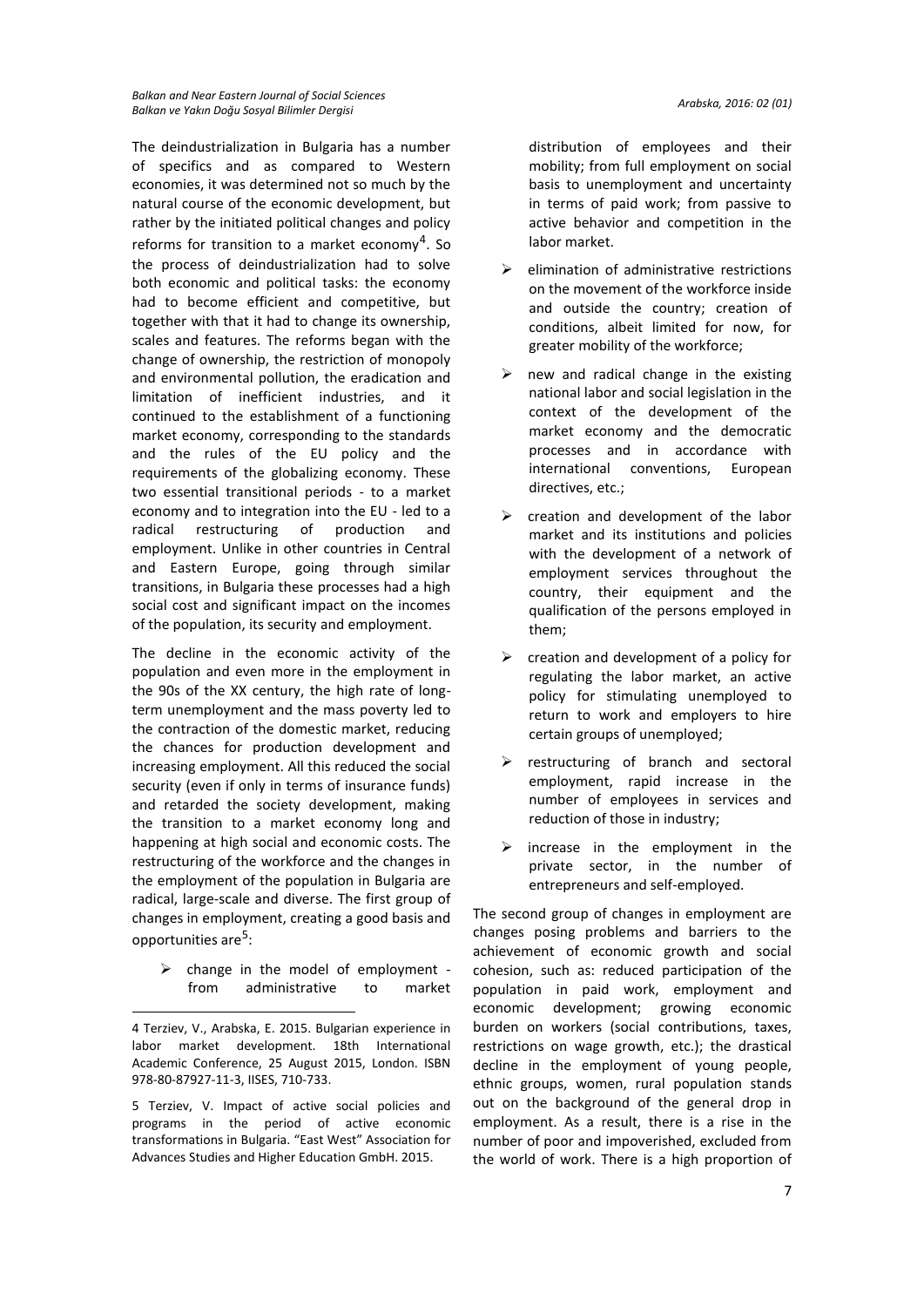the employable population dependent on and in need of social assistance. For part of the unemployed (mainly long-term unemployed) it is difficult to return to work, for another part it becomes impossible to provide education to their children. The preliminary school leavers are therefore numerous.

Despite the significant contraction in employment in the 90s of the XX century (about 40% compared with 1989), the hidden unemployment and the inefficient use of the employed remain high. Improving the efficiency, the competitiveness of the majority of the national production requires reducing the share of the costs of production, including labor costs<sup>6</sup>. This virtually requires dismissal of some employees. The process of deindustrialization and economic restructuring naturally resulted in the sharp reduction of employment in industry. The decrease in production was more significant<sup>7</sup>. Crushed were the employment and the production in some sectors for which it is considered that the country has a good potential and traditions and in sectors in which a lot has been invested in recent decades. The first ones include light and food industries and the second ones - electronics, computing, electrical industry, instrumentation, specialized equipment, etc. In this way the national economy has not only lost foreign markets and opportunities for more accelerated growth and employment, including of highly skilled labor, but also opportunities to change the technical and technological level of production in the near future, to keep in the country and to use professionally trained and qualified specialists in an effective way.

In the public and especially in the private sector, there is a high share of employees, receiving wages around the minimum amount. Part of the private sector employees are still not insured for social risks. This leads to an increase in the

26.01.2016).

number and the proportion of the so-called working poor and also increases insecurity and social differentiation. One part of these people choose official unemployment to employment (the social benefits are relatively high or sufficient in size so that they are preferred to the receipt of income from work) or continue their stay in unemployment as preferred to the alternative of low pay and insecurity.

In the 90s the unemployment was high, mass and long and lead to profound social and economic changes in society<sup>8</sup>. Actually the labor supply was much greater because of the many graduates of educational establishments or early drop-outs, desperate and disillusioned unemployed who gave up their official registration, seeking employment pensioners and students and others. Thereto was also added the huge number of exempted from the army in connection with the ongoing reform in it. During this period the unemployment rate in many communities was over 30%, and in some - over 40 and even 50%. Most of these regions are with mixed and Roma population. Only about 1/4 of the unemployed receive social benefits or the majority of the unemployed have no income. Relatively few of them can hope for social assistance or involvement in subsidized employment programs. The majority of the unemployed have lower education without professional training and/or without work experience. The majority of them are Roma, young people and women. About 60% of the unemployed are with low education and without profession, which means that, case of favorable economic growth, increase in the foreign investments, increased labor demand, it is very unlikely that they find paid employment. And this is confirmed in practice as in recent years a high growth, a high labor demand, even a shortage nationwide, have been registered in the country. The unemployment, although significantly decreased, remained relatively high, especially for the unemployed from the so called risk groups (long-term unemployed with low education, no profession, disabled, etc.). For many of them paid jobs remain inaccessible and entering into such an employment is accidental, non-continuous, uncertain. This in turn results in social insecurity and in the "best" cases -

<sup>6</sup> Terziev, V. 2015. Methodological Approach to Research and Evaluate Main States And Transitions on Labor Market. Проблемы современной экономики URL: http://cyberleninka.ru/article/n/methodologicalapproach-to-research-and-evaluate-main-states-andtransitions-on-labor-market (дата обращения:

<sup>7</sup> Terziev, V., Dimitrova, S. 2014. Development and restructuring of employment in Bulgaria in the period of transition and active transformations. New knowledge Journal of science, 3(3), p. 19-29.

<sup>1</sup> 8 Terziev, V., Dimitrova, S. 2014. Transformation in Bulgarian labor market in the years of transition. New knowledge Journal of science, 3(3), p. 30-48.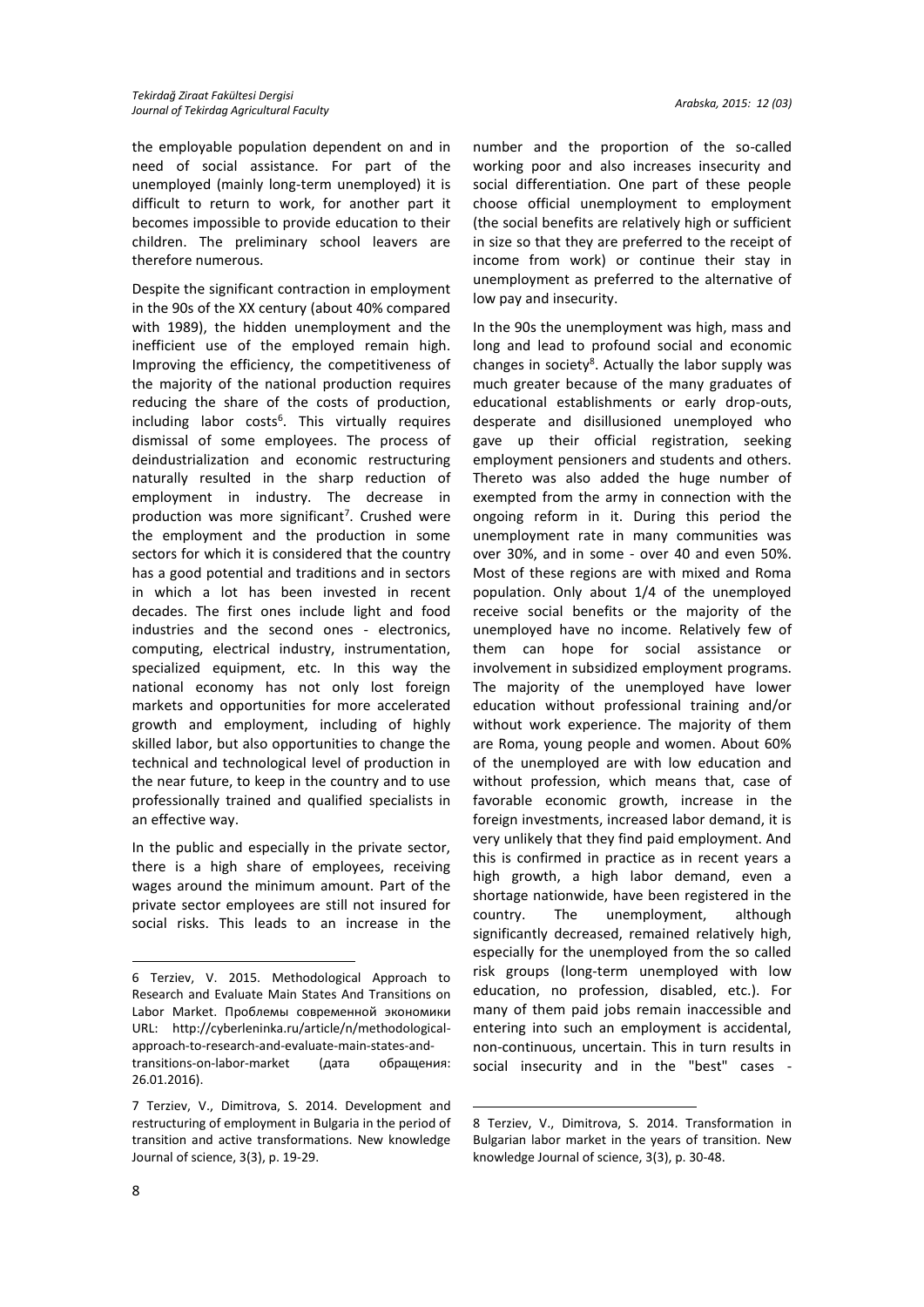employment in the informal economy, migration and others.

The first half of the 90s was a period of economic reform: establishment and development of markets, including the labor market; a change in the pattern of employment and formation of adequate policies to address the social problems arising from the privatization, the structural reforms and the evolved unemployment and impoverishment of the population. Since the late 90s а policy of EU integration was pursued and related actions of strategic plan character were carried out on reduction of unemployment and increase of employment. Strategies were adopted (including the Employment strategy and national plans) for linking the economic development with job creation<sup>9</sup>.

Since the beginning of 2000 and especially after 2003, the reduction of unemployment in Bulgaria has been associated with the attenuation of the processes of privatization and liquidation of unprofitable businesses, as well as with the pursued active policy, creating a high share of offered subsidized jobs. Since the mid-2008 one could observe again processes of increase of the officially registered unemployment, which are connected not only with the usual seasonal fluctuations in production and employment, but also with the started global financial and economic crisis, which had repercussions in Bulgaria – a country with an open economy, with a significant export to the developed countries affected by the crisis and with a high proportion of import of raw materials and materials, whose prices were rising. The global financial crisis resulted in a drop of the foreign investments in the national economy. Additional factors were the constraints, the drop in the transfer of financial resources in the country by Bulgarian emigrants which were significant in volume and share, including in the financing of consumption and investments and therefore in the GDP growth $^{10}$ . The impact of the global financial and economic crisis, that started to occur in Bulgaria at the end

**.** 

of 2008, worsened the economic situation in the country during the period from 2009 to 2011, turned the direction of the firm trend of economic growth and significantly changed the situation in the labor market causing a rise in the number of unemployed. The unfavorable economic environment resulted in market contraction, reducing the workload in many economic activities, cost optimization, implementation of structural changes and reduction of the employees in companies.

# **2. Peculiarities of Labor Market Development in Bulgaria**

The transformation of the Bulgarian economy into a market one revealed numerous peculiarities and paradoxes in the formation of the labor market, which are not usually characteristic of the countries with a traditional organization of the market economy $^{11}$ . Thus the absence of major economic growth in the first years of the reforms contributed to the establishment of a view of the uniqueness of the Bulgarian transition phase in the sense that the successfully selected macroeconomic strategy resulted in the avoidance of serious problems in the labor market. This "success" however was accompanied by hypertrophic appearance of intermediate forms in the status of the employees who were not completely unemployed, but were also not working. "Unemployment in the workplace", including the one connected with the preservation of excessive, economically unjustified employment, paradoxically coupled with a shortage of staff. The actual unemployment resulting from a periodic change of jobs met the inflexible employment system, the weak points of the labor market, the insufficient understanding of the role of some market mechanisms such as the employment services (primarily with their functions in informing about available vacancies and workers seeking employment). Structural unemployment, usually determined by the recession in some industry branches and the growth (including the increase in the number of jobs) in new sectors is generally eliminated by systems for retraining of employees. But in the transition conditions in Bulgaria, the compensating creation of new jobs was clearly insufficient, and the new jobs often required no

**-**

<sup>9</sup> Terziev, V. Impact of active social policies and programs in the period of active economic transformations in Bulgaria. "East West" Association for Advances Studies and Higher Education GmbH. 2015.

<sup>10</sup> Terziev, V., Dimitrova, S., Arabska, E. 2015. Assessment of active social policies' impacts on labor market in a period of transformation Bulgarian society. Procedia Economics and Finance 30 (2015) 890 – 902.

<sup>11</sup> Terziev, V. Impact of labor market policies on employment provision. Dema Press, Ruse, 2013.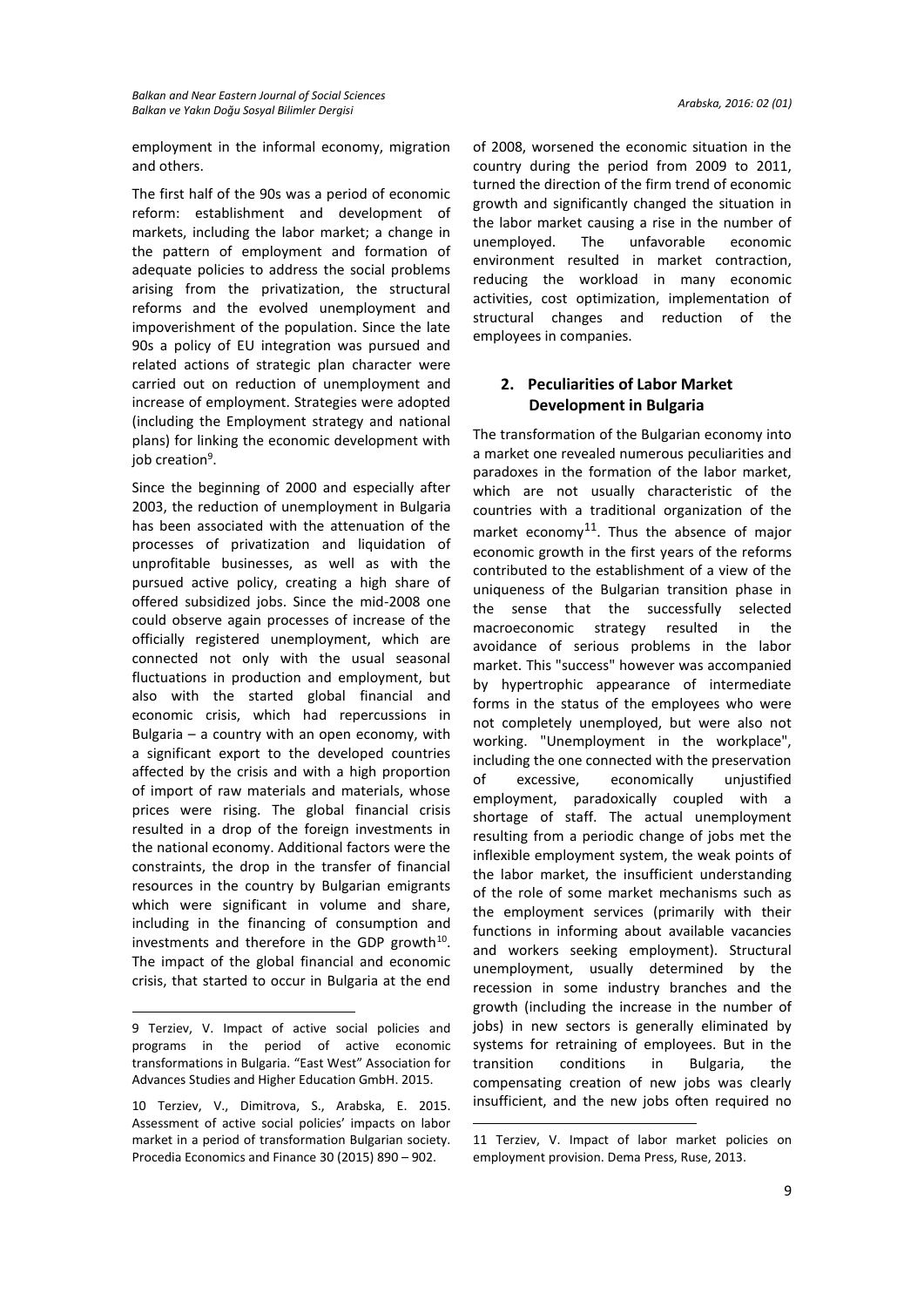training but professional habits and skills of a lower level than the ones in the previous job. In response to cyclical unemployment (unemployment of insufficient demand) are often used measures for recovery of aggregate demand (or for retention of its decline), promotion of job creation (tax concessions, removing the obstacles to the creation of small businesses, provision of know-how, etc.), promotion of part-time employment. But in the Bulgarian transitional conditions, cyclical unemployment rather took the form of systematic unemployment as a result of the continuous and prolonged economic recession, sectoral imbalances and other causes that put into question the traditional means of counteracting to unemployment.

Similar paradoxes of the labor relations in an economy in transition often suggest that the measures of state influence on the labor market make no sense in such a situation. Therefore, their application should be postponed until the moment when the labor market and the economic system as a whole finally acquire classic market features. But the problem is that not only the listed, but also many other paradoxes of the transitional period entirely dictate the situation in the labor market. The increasing discrimination in hiring and dismissal, for example, can hardly be attributed to the regularities of the transition. Even the distortions related to the causes of unemployment cannot be used to deny the fact that each year tens of hundreds of people change their jobs remaining in a state of frictional unemployment for a certain period of time. Structural changes, although acquiring the form of almost universal, but uneven decline, coexist with different points of growth both in new sectors (e.g. financial and commercial sector) and within the industries that are experiencing recession (some companies hire new workers and others dismiss workers). The weak points of the institutions in the labor market, regulating the wage dynamics (e.g. employment contracts and agreements) can not also be used as a starting point for conclusions about their temporary inappropriateness. Nowadays the transformation of the labor relations from such that are typical of the planning economy to ones typical of the market economy is significantly delayed, compared with the advent of other attributes of the market (formation of different forms of

ownership, financial and other markets)<sup>12</sup>. A delay of this kind may become an essential factor leading to the delay in the completion of the transformation period. It could be stated that this period will not end if the labor relations, the creation of effective institutions in the labor market remain inadequate to the other economic transformations.

In such circumstances the increase in unemployment as a result of an accidental, single drop of the real GDP is due to the formation of cyclical unemployment, which is limited - about one percentage point. The changes in the actual and the cyclical unemployment are closely related to the process of market transition and its recessive impulses, the experienced deep financial and economic crisis and the recently set under control variation in the growth rate<sup>13</sup>. However, they run fairly smoothly and monotonically. The unemployment dynamics was characterized by an explosive, dramatic increase in the first two or three years of the period (for example, by 9.6 percentage points in 1991 and by 3.8 points in 1999) and by a sharp drop by 3.6% in 1994. In the other years of the period there was a shift to more moderate changes<sup>14</sup>. So after 1993-1994 the unemployment rate fluctuated mainly in a more narrow range, changing by 1.1 to 1.9 percentage points per year, regardless of the declines, the moments of boom or sometimes the large variations in the growth rate. This was accompanied by a reverse dependence to the growth rate, which showed only occasional distortions.

Any recorded rate of actual unemployment includes a certain rate of natural unemployment. During the first years of the transition in Bulgaria, it increased, which further raised the actual unemployment rate and distorted the assessment of the cyclical unemployment rate.

<sup>12</sup> Terziev, V. Impact of active social policies and programs in the period of active economic transformations in Bulgaria. "East West" Association for Advances Studies and Higher Education GmbH. 2015.

<sup>13</sup> Terziev, V., Arabska, E. 2015. Analyses of Labor Market Development in Bulgaria: Role of active policies for social and economic development. 3rd HASSACC 2015 - Virtual Conference Human and Social Sciences at the Common Conference, 5-9 October, 2015, 140-145.

<sup>14</sup> National Statistical Institute (NSI) web-site: http://www.nsi.bg/.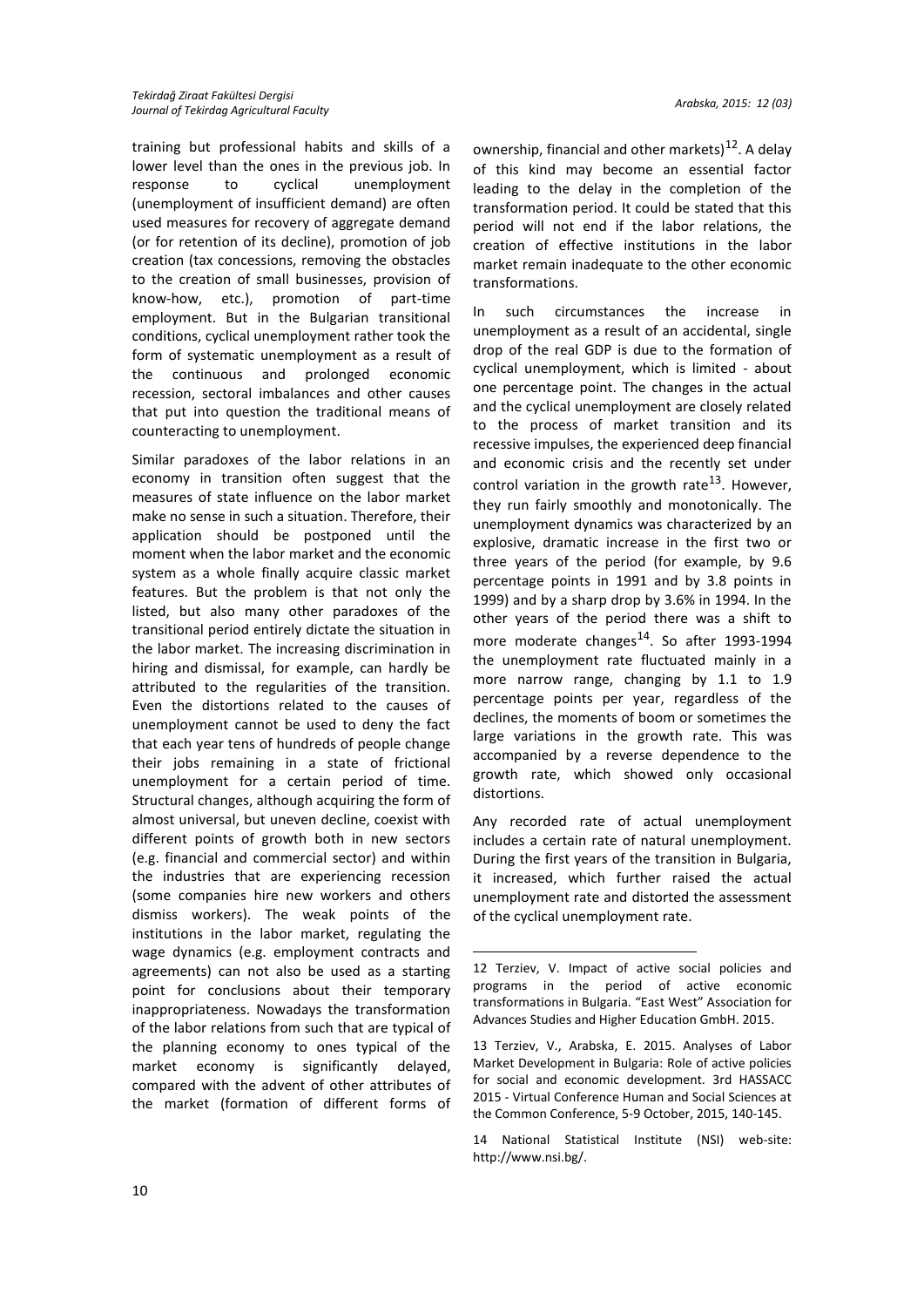The natural unemployment growth is predetermined by cardinal economic changes, specific personal motives and objective conditions which determine a relative share of friction that is higher than the most prevalent (about 1%) and especially regarding the structural component $^{15}$ . The relative weight of the friction component increases due to the intense internal migration, the gradual expansion of the private sector share and the differences in the amount of wages, the higher requirements to the professional skills of workers, the demand for workers with other specializations, the need for updating the vocational training or the retraining of specialists. There is a growth in the proportion of the structural unemployment, determined by the simultaneous introduction of radical branch, product and technological reform and restructuring of the Bulgarian production. The low unemployment benefits provided until recently have a discouraging effect on employment. The composition of employees (classified according to different criteria) is gradually changing, with an increase in the participation of certain groups of employees, of whom are typical more frequent fluctuations, change in the workplace and hence a higher level of unemployment. Furthermore, at the outset of the transition a significant part of the previously employed (almost completely, but inefficiently used workforce) left the sphere of production and did not get back into it. In some cases these people got transferred to the group outside the active workforce, in others they made attempts to develop their own small business or remained long-term unemployed. Among the reasons for this movement were the difficulties encountered in finding other suitable employment, especially for people over a certain age limit, the emerged and partly preserved up to now mismatch between the demand and the supply of labor for some specialties and professions, the increasing share of the hidden economy and the employment in it, the reduction of real wages and the availability of savings from previous periods, etc. As a result, the number of the discharged exceeded the one of the registered unemployed.

**.** 

In the calculation of the employment indicators one may not fully cover or may not clearly distinguish until recently growing number of partially, occasionally employed. Pressured by the lack or shortage of money, in spite of the uncertainty, many people accept proposals for a short-time job or mostly services, for temporary or part-time activities, including part-time and irregular, campaigning commitment without contractual obligations. Even the reported (based on civil contracts concluded) parameters of temporary and part-time employment are still alarming. Thus, for 2004 and 2005 the full-time employed were around 91% of the total employees, as 85% were the employed under a permanent contract. On the other hand, as a component of unemployment it is reported that in 2005, for example, over one-sixth or almost 16% were the unemployed, who had lost their jobs due to the termination of temporary or seasonal employment<sup>16</sup>. Although in the recent years the labor legislation in the country has improved, the legal labor relations have been regulated and put under tighter control, the existing problems in this field and the number of the employed unregistered persons have been reduced, but this problem has not yet been completely overcome. Statistics show that over 85 thousand people (5.2% of the employees in the private sector and 0.4% of the employees in the public sector) are employed without a contract, but their actual range is probably higher $^{17}$ .

The market orientation induced processes leading to a profound disruption of the labor market. The decline in production in the mid-90s caused а reduction in the number of employees, as this trend also had technological prerequisites. It significantly affected the people with higher education. Thus, while almost 39% of the total number of the registered unemployed in 2005, for example, were with no profession, with primary or lower education, about half of all unemployed had a specialty and almost 23% of them were university graduates and were long-term unemployed. The dismissals of trained staff and the narrowed opportunities for developing the production areas so that they can fully absorb this labor potential increased the relative "price" of

<sup>15</sup> Terziev, V. Impact of active social policies and programs in the period of active economic transformations in Bulgaria. "East West" Association for Advances Studies and Higher Education GmbH. 2015.

<sup>16</sup> National Statistical Institute (NSI) web-site: http://www.nsi.bg/.

<sup>17</sup> Terziev, V. Impact of labor market policies on employment provision. Dema Press, Ruse, 2013.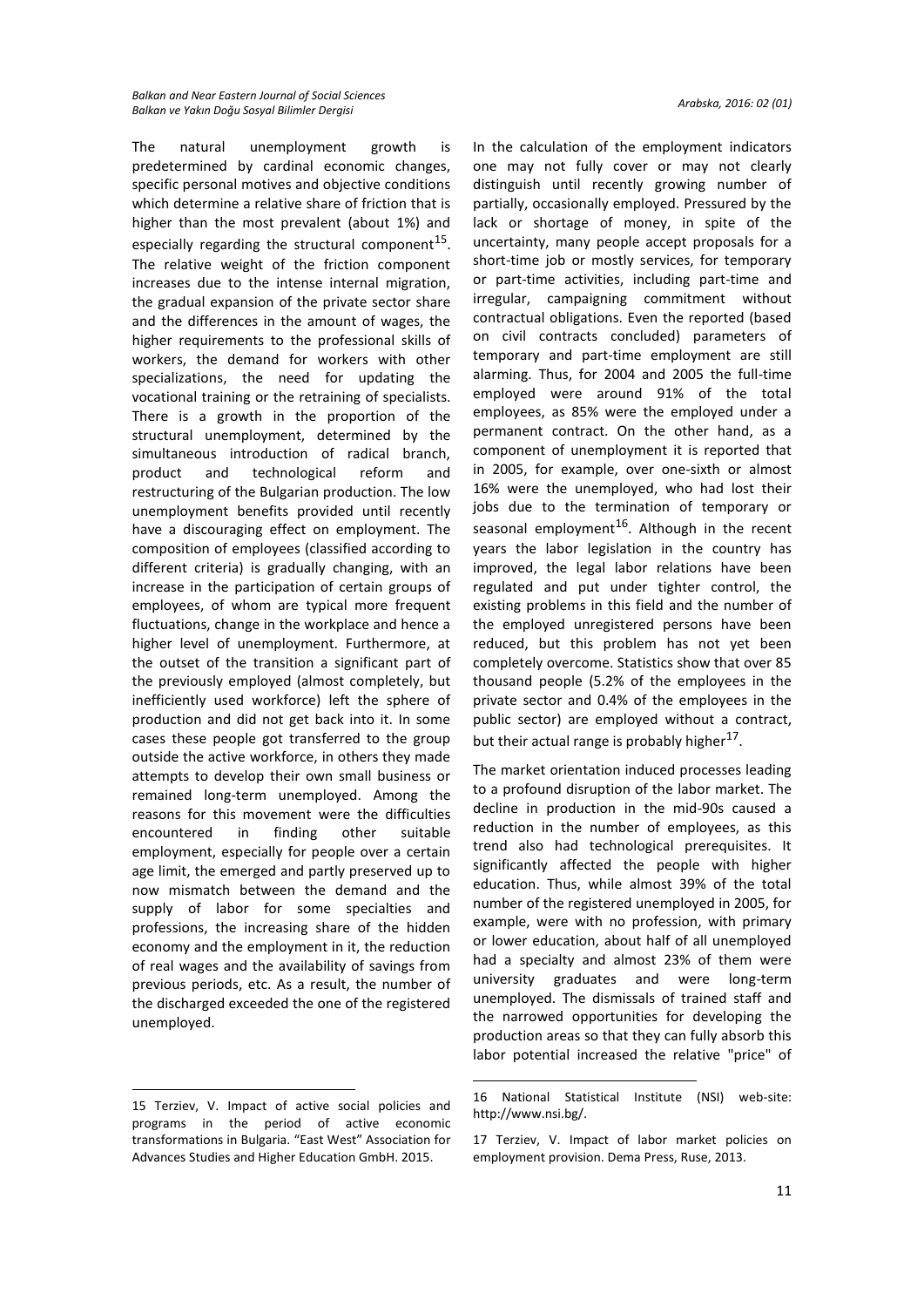the growth, affecting its current and future rate. The backward inclusion of people with higher qualifications in labor activities was hampered by the irreversible changes in the company and sectoral structure of the GDP, by the advanced technical and technological characteristics of the production, by the new and higher requirements for professional knowledge and skills of the specialists which were set by companies.

In the modern structure of the Bulgarian economy, the services sector has crucial importance and share - its share in creating GDP amounted to more than 60% at the end of this period<sup>18</sup>. Its accelerated development can serve to explain the recently observed increase in the number of the persons employed in trade, catering and hospitality, construction, utilities and utilities services. These industries are prospering and labor-absorbing, but they provide opportunities for engagement mostly of people without special training, with lower qualifications, for a not too high remuneration or under not especially attractive work conditions. So this has retained the gap between the supply and the demand of labor, there were many vacancies (over 2400 in 2005). Only 15% of these vacancies, however, were suitable for university graduates. The violated conformity between the proposed jobs and the qualification level gave additional contribution to the extension of the duration of unemployment – around 60% of the unemployed in the country searched for work for a period exceeding one year. Industry – the sector most affected by the process of privatization and reorganization of the corporate activity - was gradually overcoming its falling behind and already predisposed to increased employment. So over the past few years there has been an increase in the number of the employed in the manufacture of food products, textiles and clothing, processed leather, wood and wood products and others. However, the proportion of the employment in the industries remains marginal, over 80% of the employees are concentrated in trade. The trend towards fewer employed under a permanent employment contract is observed in the public sector, while in the private sector (which quickly responds to the

reactivating domestic market) the number of the employees increased by 5% at the end of the period. Because of the predominant development of areas characterized by higher labor intensity, even the productivity growth of about 7-8% annually, reported in the last several years, is insufficient. This growth failed to induce a significant change and approximation in the ratio between the growth rate and the unemployment rate.

The specific degree of correlation between the GDP dynamics and the unemployment (and the employment) is determined largely by the relevant corporate structure. The established in the country and already amounting to 79.4% share of the private sector in basic prices covers more than 99% of micro and small enterprises. Therefore there is a dominance of companies with extremely tight capacity to generate employment and growth, also for their own growth, characterized by a more frequent change of employees, reduction of their number or firmly established family commitment. While in both institutional sectors (the public and the private one) one can recently observe a tendency of increase in the number and the proportion of medium-sized and larger companies, they do not carry out reciprocal parity process of increasing employment. The opportunities for higher employment through own business and selfperformed activities are not utilized, insofar as the data show that only 3.8% of the employed in 2005 were employers and only 8.6% were selfemployed.

The recorded disproportionate features of the labor market and the negative effect of them on the growth rate may persist and later reverse if the government pursues a more stringent policy for reducing unemployment and promoting employment. Already started, the implementation of state-funded infrastructure projects, the provision of financial incentives and the assistance in finding work without using the services of labor offices and by self-employment provide positive results – the unemployment rate declined to 12.2% in 2004 and once more to 10.7% in 2005. The level of employment is still problematic, as its increasing requires a more dramatic increase in the incentives to labor activity - the minimum and the average wages in the country. They will affect the individual consumption; the growing domestic demand will accelerate the realization of the production and will provide an increase of its

<sup>18</sup> Terziev, V. Impact of active social policies and programs in the period of active economic transformations in Bulgaria. "East West" Association for Advances Studies and Higher Education GmbH. 2015.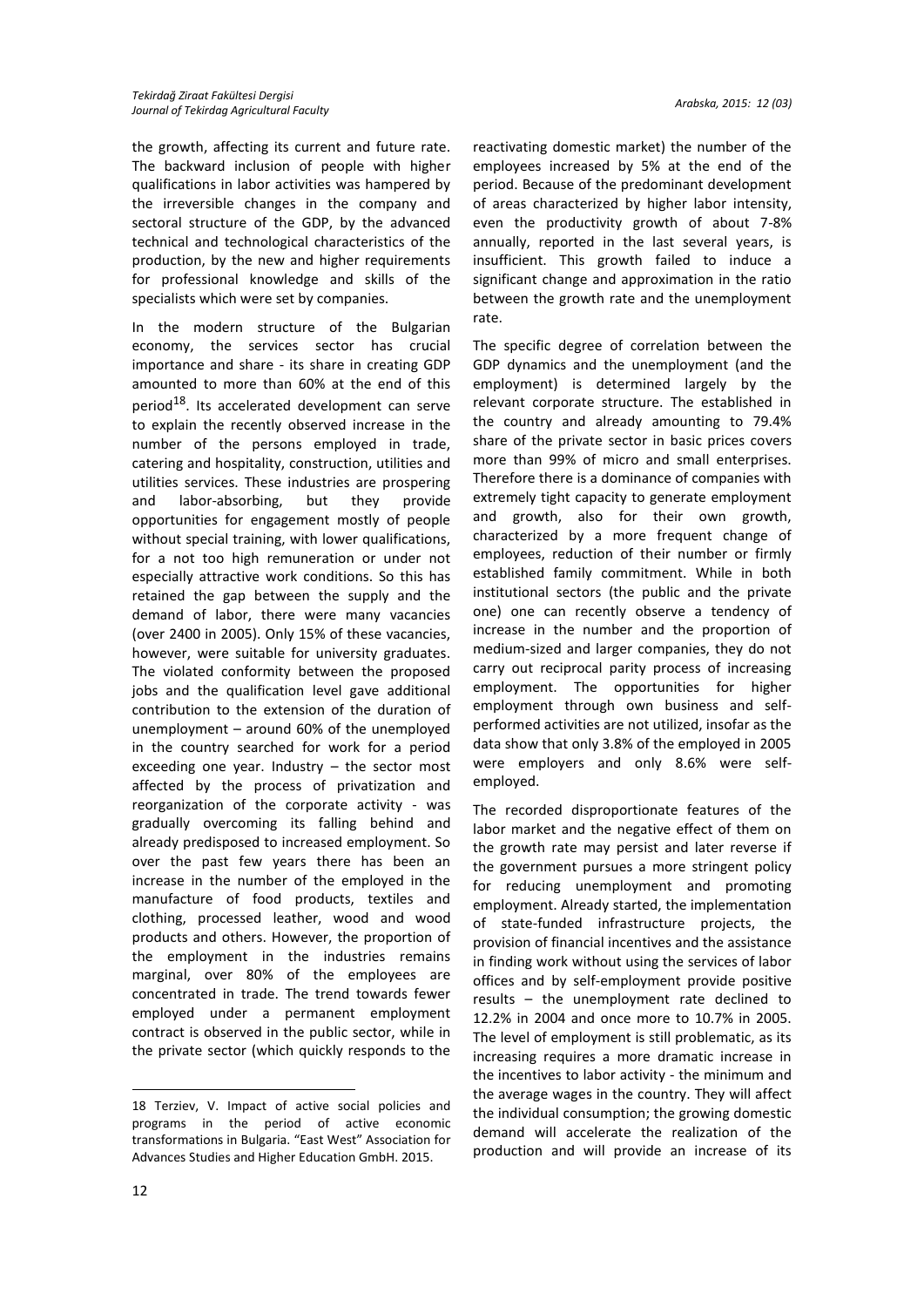volume, further accelerating the growth. In this aspect, other areas of the macroeconomic policy also become important - it is necessary to pursue investment, innovation, industrial, regional and other policy, more steadily focused on employment.

In the Bulgarian labor market there could be considered crucial not only the influence of the inflows in unemployment at the expense of macroeconomic and other external measures, but this influence, which would reduce the average duration of unemployment. In order to be achieved a reduction in the total number of unemployed, there is a need of long and uninterrupted period of growth in the number of jobs. The increase in the number of vacancies need not be necessarily accompanied by a decline in long-term unemployment (and, consequently, of total unemployment). Even in times of economic growth, the increase in the proportion of the long-term unemployed can be significant, but the ratio of the outflow of this group can be reduced. The reason lies in the fact that the economic growth can reduce short-term unemployment, but has little impact on long-term unemployment and on other "fragile" components of unemployment (unskilled workers, young people without work experience, etc.). One major reason is the presence of "effects of duration"19, not directly related to the economic opportunities of employment.

The differences in the unemployment rates according to sex, age, education and professional background give reason to assume that for some groups of employees, the risk of becoming longterm unemployed is relatively higher. This risk is of a sustainable nature. The effects of the duration can also be fully attributed to such fragile components of unemployment. For example, young people without experience can be confronted with the effects of selection. Older workers and low-skilled women who are unemployed may become victims of circumstances, similar to the loss of qualification (supply effect) or may face discriminatory practices by employers (demand effect).

**.** 

The discussed circumstances once again confirm that the increase in the labor demand caused by the economic recovery will have a positive impact mainly on those who have been unemployed for a relatively short period of time. As a rule, this group of employees who have a high capacity for employment does not need intensive support from the state. The reliable and comprehensive information about the available vacancies in the economy is often sufficient to reduce the period of job search. But the long-term unemployed and those for whom the risk to fall into this group is high will hardly be able to reap the fruits of the economic growth and to find a new job on their own.

# **3. Contemporary Challenges and Problems in Employment and Unemployment in Bulgaria**

In the implementation of the approved by the European Council in June 2010 "Europe 2020" Strategy, the Republic of Bulgaria adopted a National Development Programme: Bulgaria 2020 – an integrated document showing the relationship between the EU's priorities in the context of the strategy "Europe 2020" and national priorities. In application of the tool for better coordination of economic policies in the EU - the "European semester" $^{20}$ , Member States draw up national reform programs. With these countries report their commitments to economic and structural reforms to achieve national goals according to the strategy "Europe 2020".

In preparing and updating the strategic documents and analyzes the opportunities for prevention and correction of macroeconomic imbalances point to the contemporary socioeconomic situation, strongly influenced by imbalances and risks in the labor market. Countryspecific recommendations and commitments for 2014 concerning the labor market and social protection are:

 $\triangleright$  to improve the effectiveness of the Employment Agency by developing a system for monitoring performance and better focus on the most vulnerable, such as low-skilled and older workers, the long-term unemployed and Roma.

1

<sup>19</sup> Terziev, V. Impact of active social policies and programs in the period of active economic transformations in Bulgaria. "East West" Association for Advances Studies and Higher Education GmbH. 2015.

<sup>20</sup> Europe 2020. Making it happen: http://ec.europa.eu/europe2020/making-ithappen/index\_bg.htm.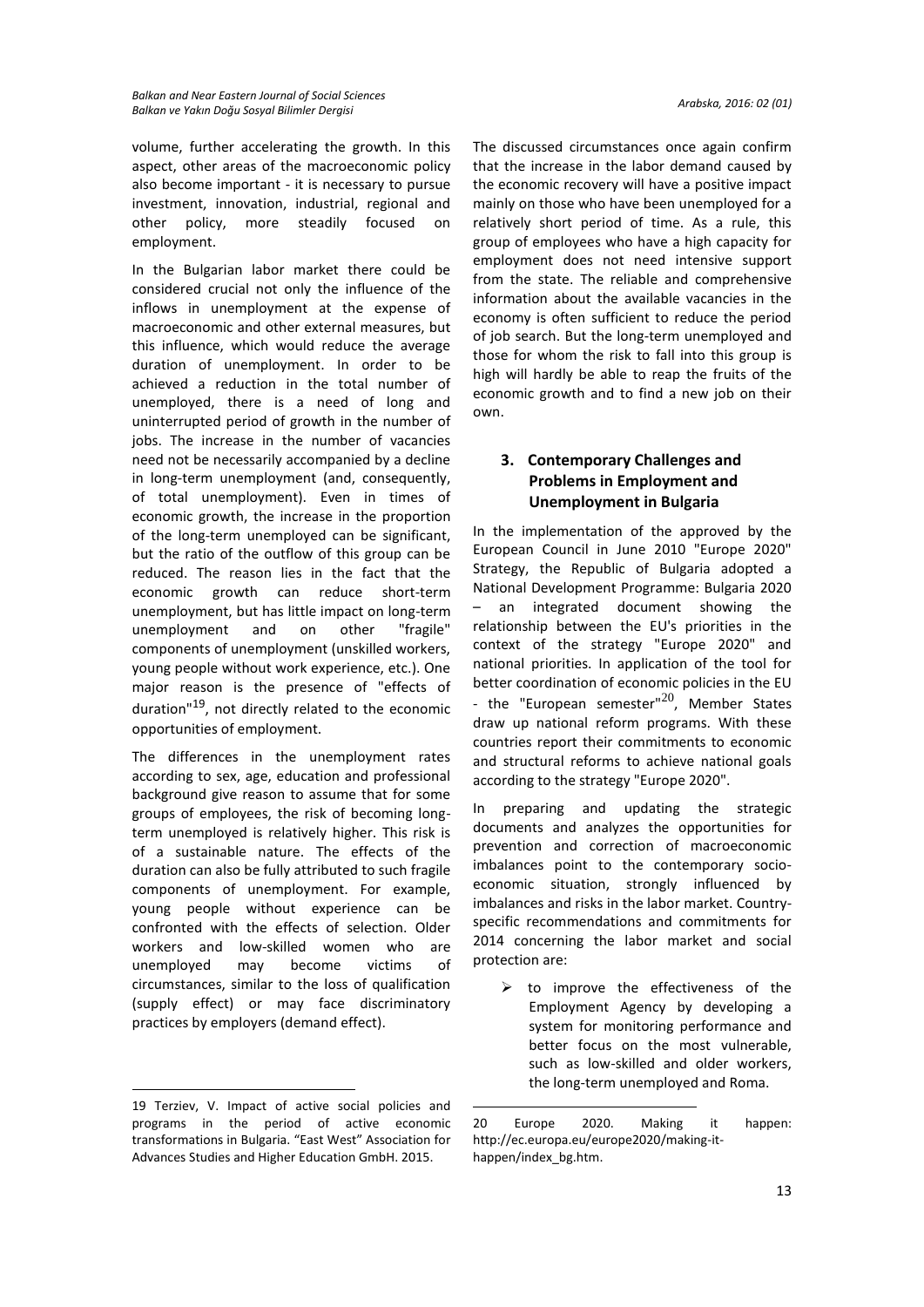- $\triangleright$  to extend the scope and effectiveness of active policies for the labor market in order to increase their ability to find workers with the appropriate profile and reach unregistered young people neither employed nor in education or training, in line with the guarantee youth.
- $\triangleright$  to increase the effective coverage of unemployment benefits and social assistance and their connections with activation measures.
- $\triangleright$  to conduct the comprehensive review of minimum insurance thresholds to ensure that the system is not too expensive hiring of low-skilled persons.
- $\triangleright$  prepare after consultation with social partners transparent guidelines for amending the statutory amount of the minimum wage, taking into account the impact on employment and competitiveness.
- $\triangleright$  in order to reduce poverty, to further improve the accessibility and efficiency of social services and transfers to children and the elderly.

Consideration of the National Report for Bulgaria 2015 displays key issues and trends and formulating guidelines for future development. Unemployment has been identified as a major cause of poverty in Bulgaria in the National Report for Bulgaria for 2015, stressing that the Bulgarian labor market is inert with low employment and high unemployment by making the following key findings<sup>21</sup>: economic growth is still insufficient to support sustainable recovery in employment and the labor market continues to be the subject of serious concern. The negative effect of the crisis on employment is not limited to traditional vulnerable groups in the labor market. Unemployment in the vast majority of long-term, underlining its predominantly structural nature, in the absence of properly targeted and adequate policies to enable employment for the most vulnerable population groups. The transition from school to work is still problematic. The low quality of education and training and their limited relevance to the labor market hinder the supply of

properly trained personnel for the economy. Poverty and social exclusion continue to be alarming for Bulgaria, as their effect is exacerbated by high levels of income inequality.

Discussing imbalance risks and adjustments a special focus on labor market and social situation is put and the following conclusions are made:

- **a)** the Bulgarian labor market is inert with low employment and high unemployment.
	- $\triangleright$  the employment rate, measured on the basis of the working age population (aged 20-65 years) fell from over 70% in 2008 to 63.5% in 2013. Bulgaria is lagging behind the EU average of 68.4%.
	- dropped to below 6% in 2008, the unemployment rate rose to 13% in 2013 and dropped to 11.7 percent in 2014
	- $\triangleright$  in 2013, the level of activity for people aged 15-64 by 3.5% lower than the EU average.
	- $\triangleright$  according to forecasts, by 2016 the recovery in the labor market will remain relatively weak.
- **b)** some sectors and categories of workers are particularly affected by the crisis.
	- $\triangleright$  unemployment in Bulgaria during the economic crisis increased mostly among unskilled and low-skilled workers, young people and Roma.
	- $\triangleright$  the loss of jobs is the most significant in the construction and manufacturing.
- **c)** the main problems in the structure of the workforce leads to low employment and limited capacity to adapt economy and limited growth potential.
	- $\triangleright$  the high degree of mismatches between demand and supply of skills is even more noticeable because of the sharp and perhaps permanently destroying jobs in sectors that have been affected by the crisis, on the other hand - due to the large discrepancies between supply and

<sup>&</sup>lt;sup>21</sup> Commission staff working document. Country Report Bulgaria 2015. Including an In-Depth Review on the prevention and correction of macroeconomic imbalances {COM(2015) 85 final}.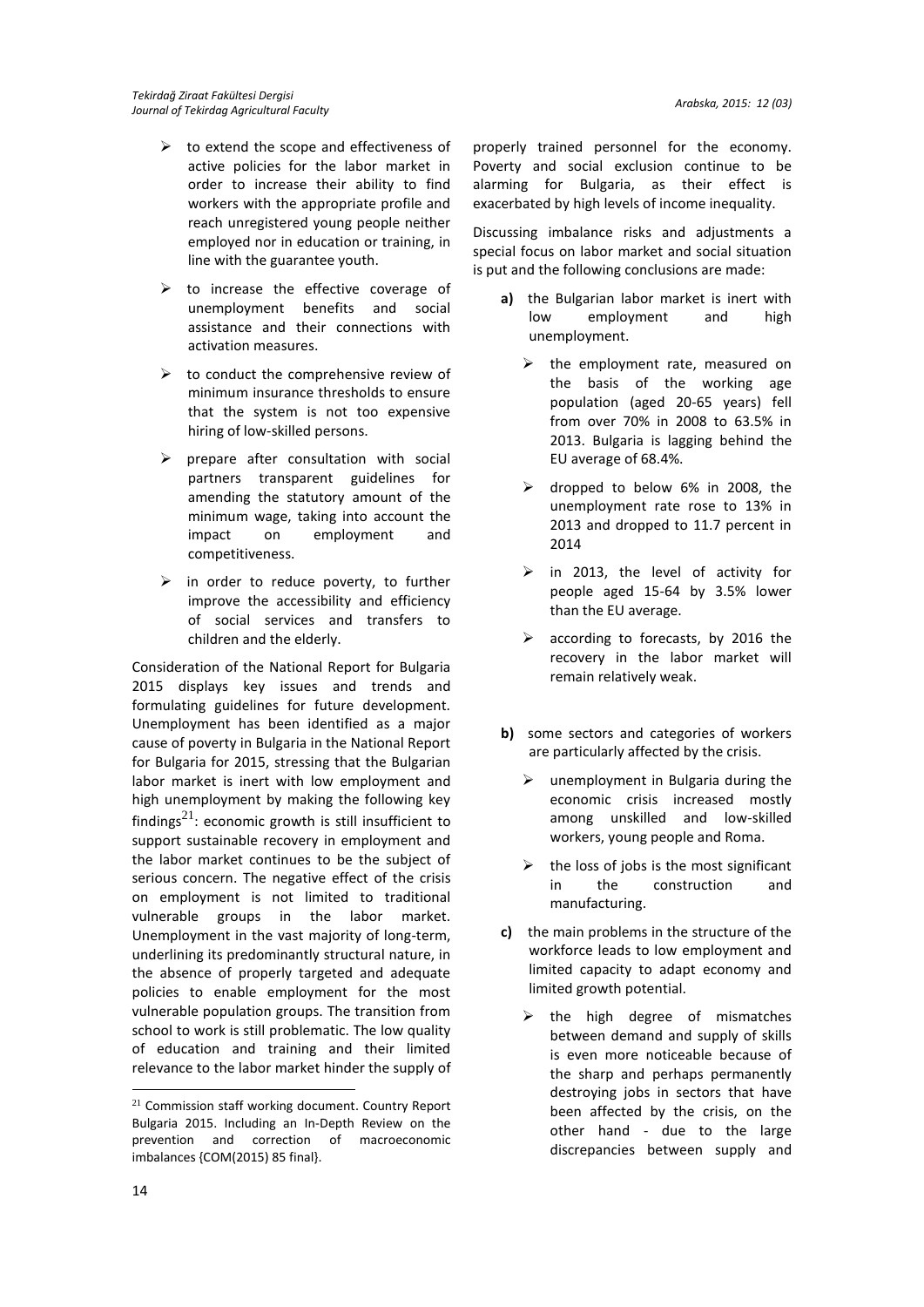demand skills in the labor market. This results in a structurally weak opportunities to find employment for certain disadvantaged groups.

- $\triangleright$  the situation is aggravated by high levels of emigration and the problems of an aging population.
- **d)** long-term unemployment has increased in the period after the crisis and there is a risk that it becomes structural.

### **The social consequences of unemployment**

- **a)** unemployment has been identified as a major cause of poverty in Bulgaria.
	- $\triangleright$  the proportion of the working age population in Bulgaria (people aged 18-64 years) at risk of poverty is almost two times higher than the EU average.
	- $\triangleright$  the proportion of employees who are at risk of poverty is lower than the EU average which indicates that employment has a major impact on reducing relative poverty in Bulgaria.
- **b)** since the crisis has cost the labor market automatically shift to passive measures, as the cost of unemployment benefits increase.
- **c)** improving the suitability of finding work for young people not in employment, education or training continues to be a challenge.
- **d)** policies regarding the labor market, supported by the European Social Fund retained its importance in Bulgaria.
- **e)** in general, adapting the labor market after the crisis is even more difficult due to lack of adequate systems to determine salaries and social security contributions, as this lack continues to restrict job creation and tackling poverty, and risks the potential for growth.

# **Measures for the labor market, education and social protection**

**a)** as economic growth remains insufficient to significantly increase employment in Bulgaria, the labor market remains an area giving rise to major concerns.

- $\triangleright$  the negative consequences of the crisis on employment is not limited to the usual vulnerable groups in the labor market. The majority of unemployment in the country is longterm, underlining that unemployment in Bulgaria is more structural than cyclical. Since 57% of the unemployed are long-term unemployed, at risk their chances of finding work diminish.
- $\triangleright$  the transition from school to employment continues to be slow. Poor quality of education and training system and their limited importance in terms of the labor market makes it difficult labor supply with appropriate qualifications in the economy.
- $\triangleright$  increased emigration of highly qualified specialists increases the challenges facing the labor market in the medium and long term, especially given the situation in Bulgaria in demographic terms.
- $\triangleright$  the integration of Roma into the labor market and social inclusion in general remains limited. This becomes a cause for growing concern with time, because according to demographic trends the proportion of Roma in the total population is growing rapidly.
- **b)** Bulgaria is facing a percentage in employment, education or training young people, which is well above the EU average.
	- $\geq$  21.6% compared with an average of 13% for the EU in 2013. Much of this group is long-term unemployed (43%). Bulgaria has the highest share in employment, education or training young people who are not in connection with the employment services and are therefore not covered by standard measures to help the labor market. The proportion of inactive employment, education or training young people (14.3%) is more than two times higher than the EU-28 (6.1%).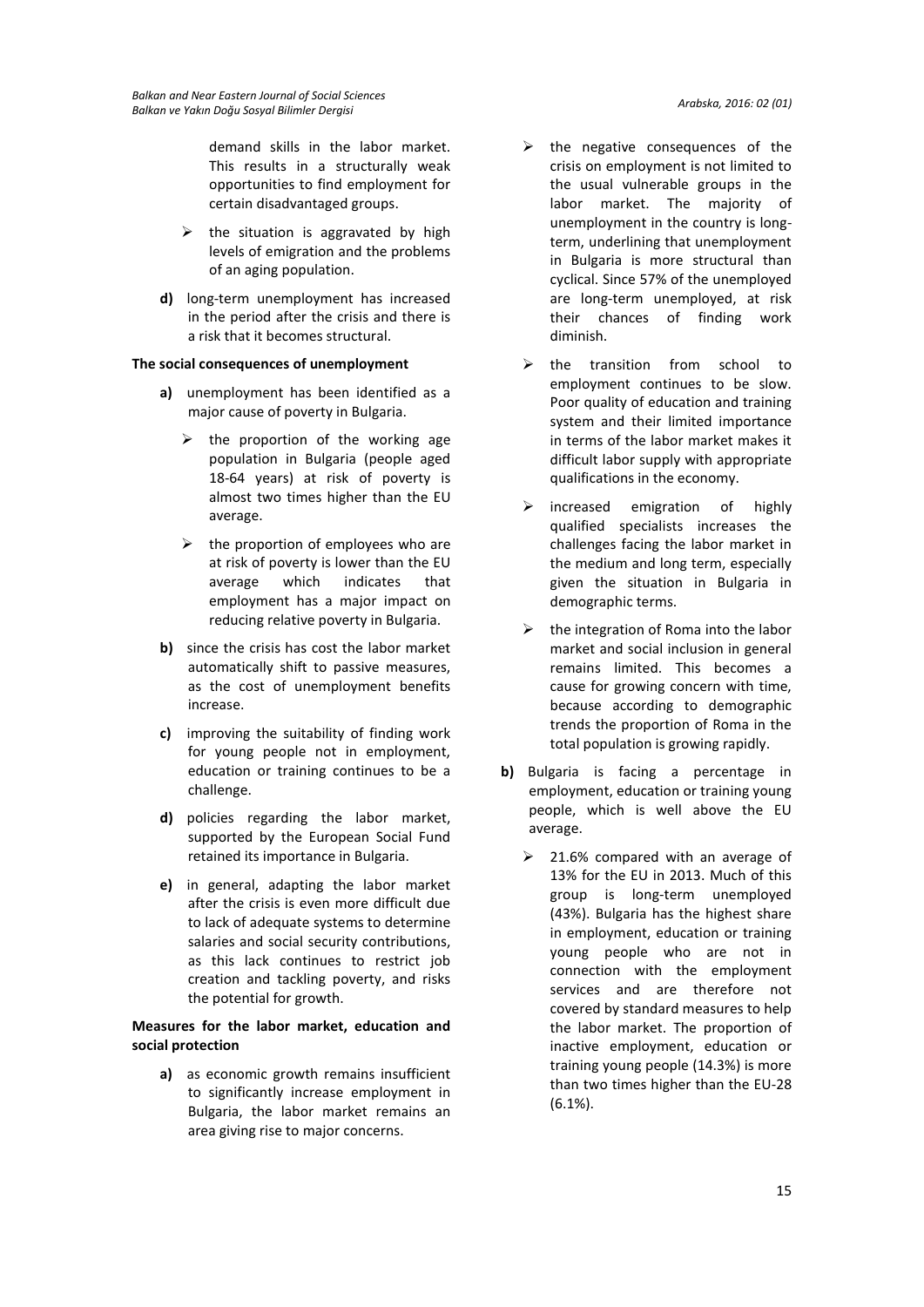- $\triangleright$  among the proportion of Roma in employment, education or training young people is extremely high (61%).
- $\triangleright$  over 60% of those aged under 29 years who are registered as unemployed have no professional specialty or any professional qualifications. Consequently, their chances of finding a job are limited to work that requires skilled labor unless take appropriate education or training.

### **Active policies on the labor market**

- **a)** active policies for the labor market are still underdeveloped as in scope and focus on the most deprived persons, including Roma.
	- $\triangleright$  as a share of GDP expenditure on active policies on the labor market in Bulgaria is significantly lower than in the years before the crisis, while in similar states of the EU-10 these costs have increased.
	- $\triangleright$  there are problems in the relations between public employment services (PES) and employers.
	- $\triangleright$  "activation" of registered unemployed persons is one of the lowest in the EU - 6.5% in 2012
	- $\triangleright$  among the factors critical are effective system for monitoring performance and better focus on the most vulnerable, such as low-skilled and older workers, the disabled, longterm unemployed and Roma.
- **b)** funding continues to depend largely on the European Social Fund.
	- capacity to implement policies to activate is strongly influenced by major layoffs in recent years despite a significant increase in long-term unemployment.
	- there is no proper coordination and integration at the institutional level between the various employment services. Coordination between employment services and the "Social Assistance" is not aimed at effective and integrated implementation of

measures in favor of the most vulnerable. Employment agency work limited to the primary labor market, such as people looking for work is more likely to be directed to subsidized employment and provide only limited access to information on more sustainable jobs.

- **c)** agencies for integration in the labor market and services for benefits and social assistance for the unemployed and inactive persons are still fragmented.
- **d)** there are at least five different agencies that meet the needs of vulnerable persons. This fragmentation poses a major challenge for the provision of benefits and services to the unemployed and inactive persons in Bulgaria.
- **e)** cooperation between employment services, social assistance directorates and municipalities focus on administrative functions and application of the rules rather than on improving integration into the labor market and promoting this market by focusing on the needs of specific target groups or difficult to resolve cases.
- **f)** fairly strict eligibility criteria contribute to the narrow scope of unemployment benefits as activation measures also reach difficult to those who do not receive any compensation.
	- $\triangleright$  the scope of unemployment is among the lowest in the EU, more than three times lower than the EU average (9.4% versus 30%).
	- $\triangleright$  the net replacement rate of income is very low after 12 months (13% compared to the EU average of 38%).
	- $\triangleright$  the percentage of unemployed poor people who do not receive benefits, is the third largest in the EU at 49%.
- **g)** low levels of coverage of unemployment benefits could partly be explained by changes in the composition of the unemployed population.
	- $\triangleright$  as the system of unemployment benefits is focused primarily on periods of unemployment up to one year and employees full-time, which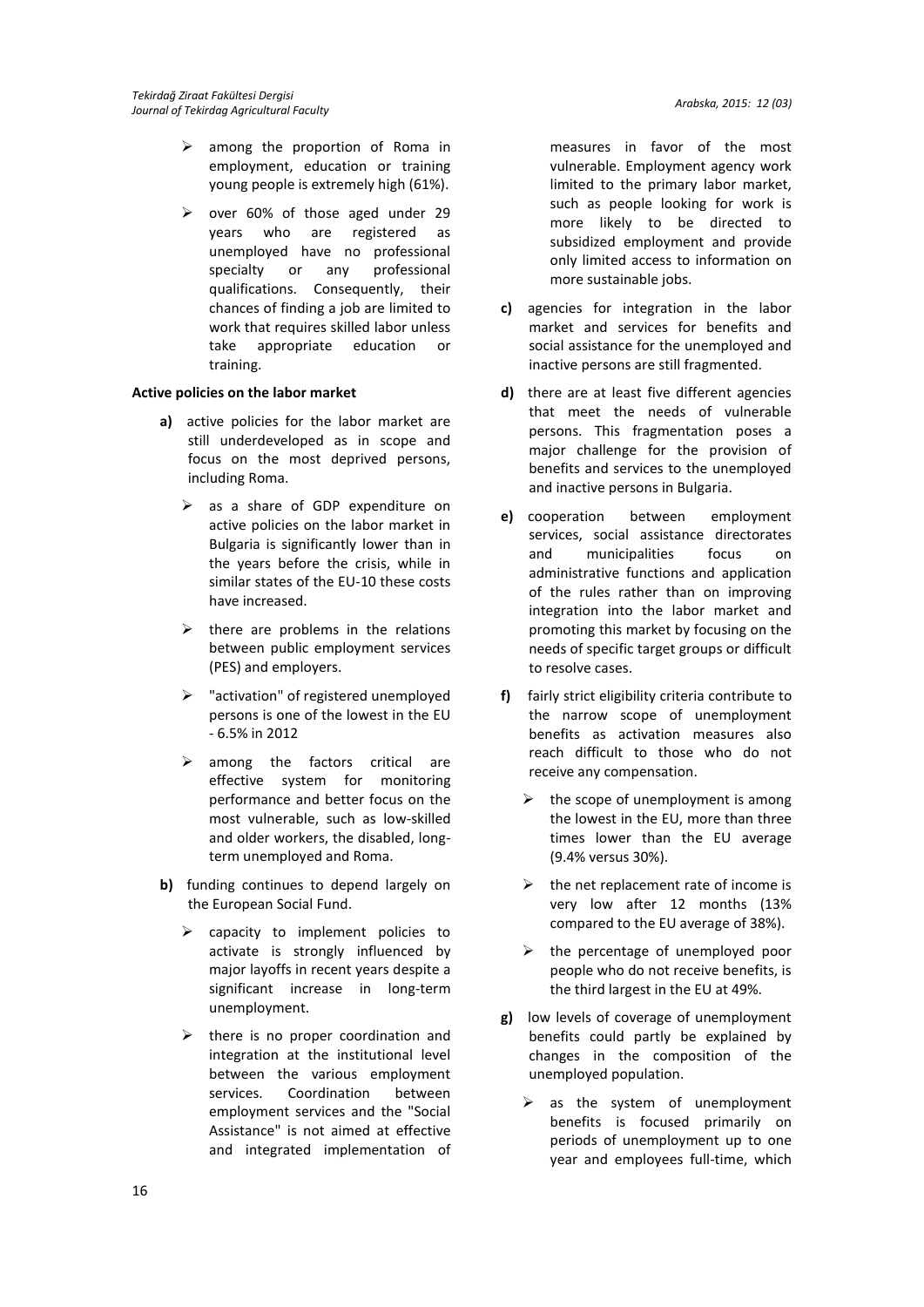had previously been provided, some groups of individuals, such as young people who have never been insured long-term unemployed persons and workers to part-time or seasonal workers not eligible for benefits. In turn, the lack of adequate income support for these groups puts much of unemployed high risk of poverty.

#### **Education and skills**

- **a)** improving the overall quality of education remains a challenge.
- **b)** the continuing disparities between demand and supply of skills in the labor market are related to substandard needs education and training.
- **c)** the participation of adults in lifelong learning in Bulgaria is the lowest in the EU
- **d)** there are significant challenges with regard to inclusive education in early childhood and inclusive schooling for disadvantaged children, especially children of Roma origin.

#### **Social protection, poverty and social exclusion**

- **a)** poverty and social exclusion remain a particular concern for Bulgaria, as well as high levels of income inequality.
	- Bulgarian citizens are still most at risk of poverty or social exclusion in the EU (48% in 2013, which is almost twice the EU average of 24.5%).
	- $\triangleright$  the share of those at risk of poverty Roma (87%) and high levels of poverty and social exclusion among children (51.5% in 2013) and those aged over 65 years (57.6% in 2013 .).
	- $\triangleright$  in addition to high levels of poverty great material deprivation is an important factor in Bulgaria - 39.9% in 2013 (EU average: 10%).
	- $\triangleright$  the latest data also show an increase in income inequality by 0.5% between 2012 and 2013. As the share of
	- income of the top 20% is over six times higher than that of the bottom 20%, Bulgaria is among the Member

States with the highest score on this indicator.

- $\triangleright$  energy poverty is a particular problem, with 67% of the population limit heating during the winter due to lack of funds.
- **b)** an important reason for the high risk of poverty is the low efficiency of the social protection system.
	- $\triangleright$  the total amount of social protection expenditure amounted to 17.4% of GDP in 2012 (average for the EU-28: 29.0%).
	- $\triangleright$  level of coverage and adequacy of social transfers and the quality of social services and access to them is low.
	- $\triangleright$  much of the unemployed not covered by standard safeguards (unemployment benefits and social assistance) and rely more on help from family or unregulated employment.
	- $\triangleright$  job creation is key to reducing poverty and social exclusion.
	- $\triangleright$  need adequate income support and access to measures under active policies on the labor market.
- **c)** social assistance schemes continue to be ineffective with regard to support the inclusion of those furthest from the labor market.
- **d)** Bulgaria has not adopted (or mean) any measures or new legislation to increase the actual scope of social assistance or to increase the ties of social assistance to activation measures.
- **e)** Children continue to be at high risk of poverty and social exclusion
	- 51,5% in 2013, 46.3% of the population aged 0 to 17 years living in severe material deprivation.
	- $\triangleright$  the challenge of integrating Roma also persists.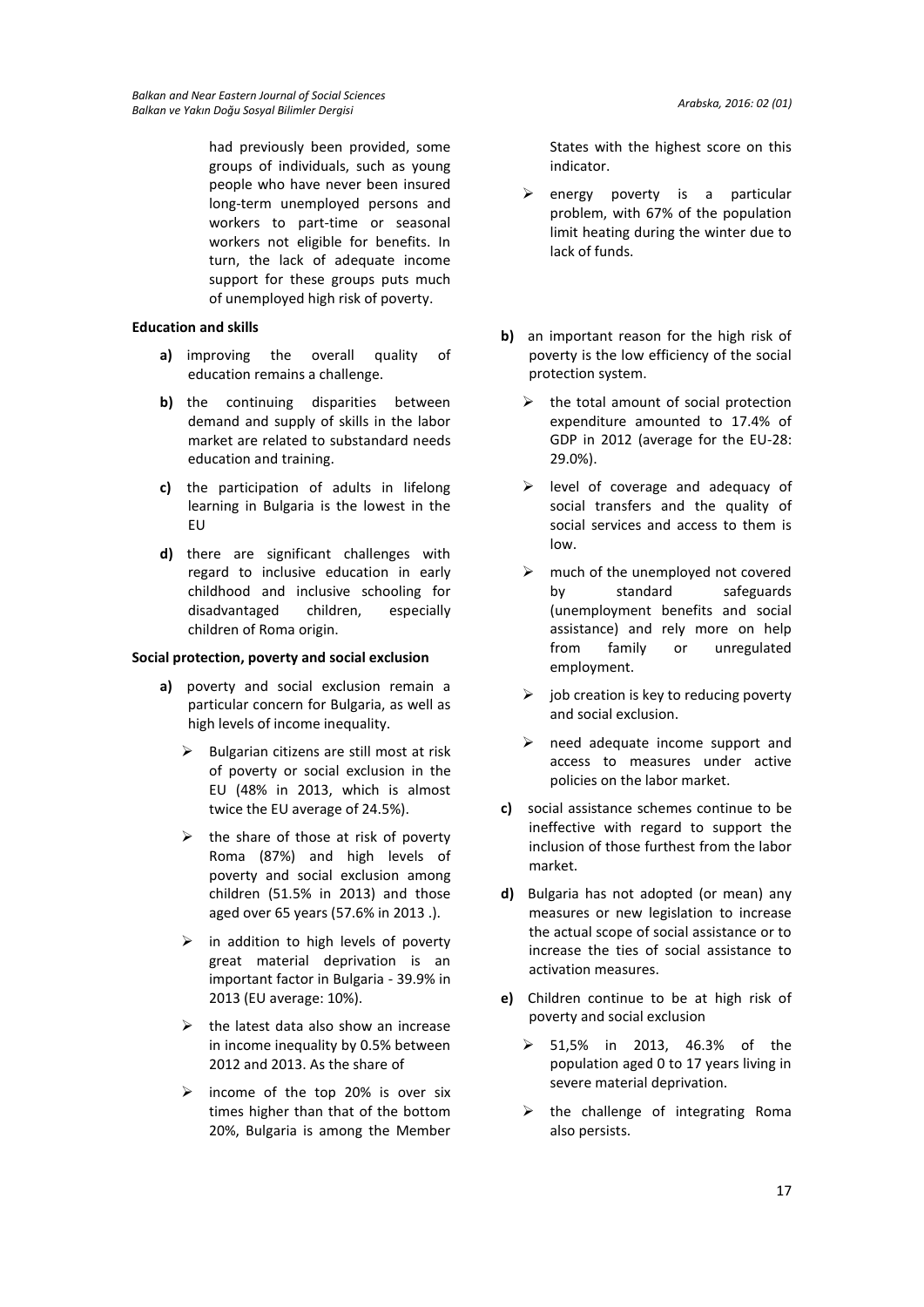- $\triangleright$  Roma are facing an extremely high risk of poverty and social exclusion (87%), which is only partially connected with unemployment by three-quarters of employed Roma suffer from in-work poverty.
- $\triangleright$  poverty among Roma is aggravated by the lack of basic living conditions.
- $\triangleright$  campaigns to combat discrimination, communication on the integration of Roma and monitoring and combating discrimination in the labor market are still underdeveloped.

National Report 2015 stresses that the policy challenges identified in the previous working document of the Commission services remain current. Bulgaria has made limited progress in meeting the specific recommendations in the development of labor market and social protection:

- $\triangleright$  limited progress has been made in improving the effectiveness of the Employment Agency and a better focus on the most vulnerable. A system for monitoring implementation.
- $\triangleright$  limited progress has been achieved in terms of extending and improving the effectiveness of active policies for the labor market in order to increase their ability to find workers with the appropriate profile due to the still poor orientation of policies.
- $\triangleright$  limited progress has been made with regard to measures aimed at unregistered young people neither employed nor in education or training. Mechanisms for monitoring and evaluating the Youth Guarantee remain weak.
- $\triangleright$  limited progress has been made in improving the effective coverage of unemployment benefits and social assistance and their connections with activation measures. Planned project for the development of integrated services, but have not yet taken concrete steps in this regard.
- $\triangleright$  some actions have been undertaken to analyze the effects of raising the

minimum thresholds, but no clear conclusions and follow-up policy.

- $\triangleright$  there has been no progress regarding the preparation of transparent guidelines for determining the minimum wage.
- $\triangleright$  limited progress has been made in improving the accessibility and efficiency of social transfers and services for children and the elderly.
- $\triangleright$  in terms of the objectives of the Strategy for inclusive, sustainable and smart growth, the findings are "limited progress" or "no progress".

The report confirms "notorious truths" about troubling issues and trends, justified by national realities, signaling once again that we need new approaches to implementation and monitoring of the planned strategic goals.

# **4. Conclusion and Recommendations**

In the development of the labor market in recent years, the policy focuses more active actions to support the restructuring of the workforce and increase its mobility. The predictability of economic developments and the effects on employment is not high and still remains within the short-term events, but not with an extended character. The development of models to predict the needs of the workforce is imperative for closer linking policy on the labor market with periodicity in the dynamics of the economy. Adequacy and modernity of policy are crucial for effective support of the changes in the parameters of the labor market and economic development. Reporting to the time delay effects and changes in its duration should not be overlooked in order to develop preventive measures for timely response. The shortening of the period in which the effects of the modern crisis are transferred to the labor market, respectively to the labor demand, reflects not only the degree of elasticity of the labor demand in relation to primary markets, but also the flexibility of the implemented policies. This fact brings in the focus of attention the flexibility of the labor markets and the opportunities (through its improvement) to enhance the mobility and the adaptability of the workforce to the rapidly changing labor demand.